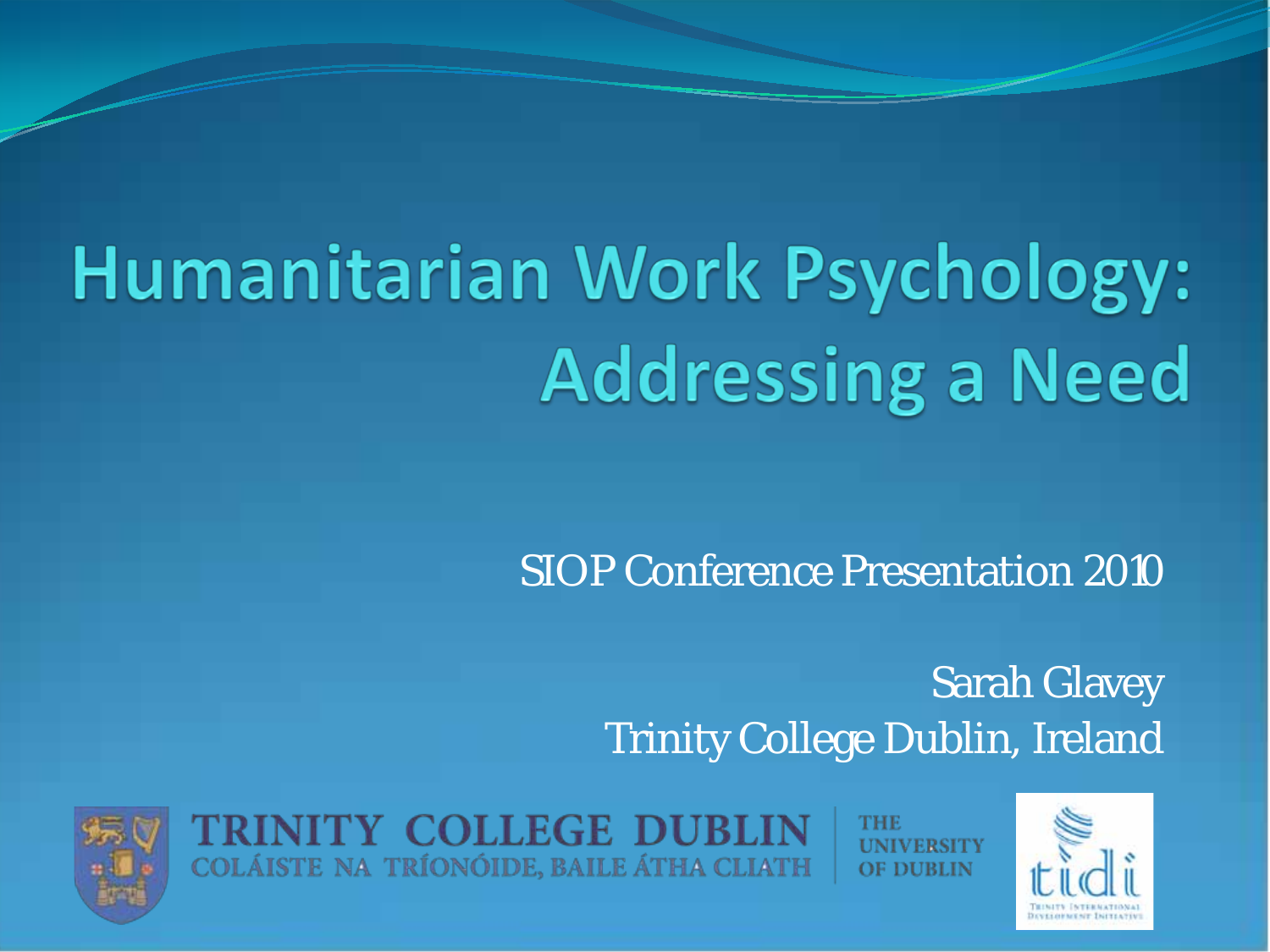Building Human Capabilities For Global Development

"People are the real wealth of nations. Development is thus about expanding the choices people have to lead lives that they value. Fundamental to enlarging these choices is **building human capabilities** —the range of things that people can do or be in life."

*United Nations Development Programme (UNDP)*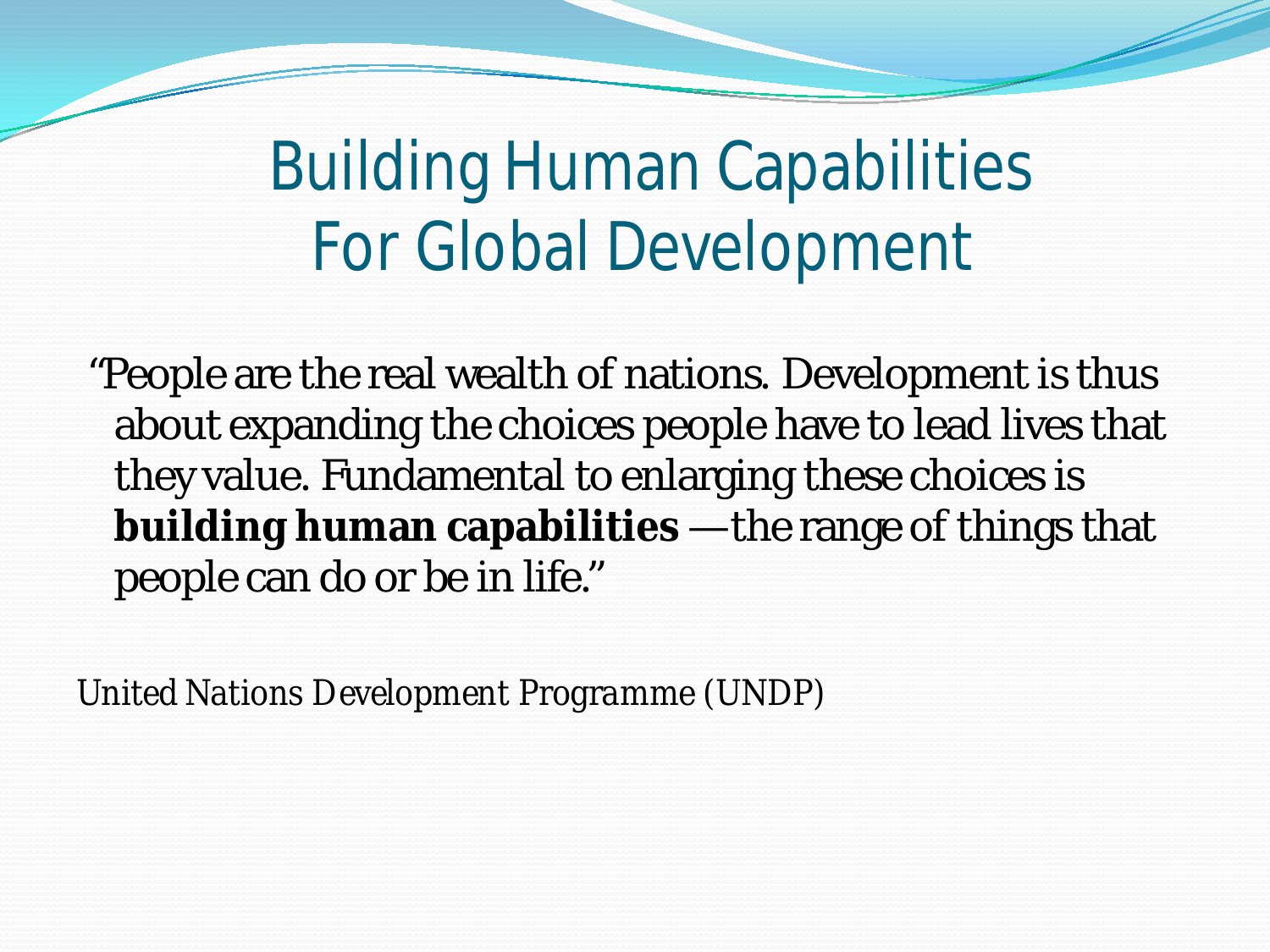#### The Millennium Development Goals

- 1. Eradicate Extreme Poverty and Hunger
- 2. Achieve Universal Primary Education
- 3. Promote Gender Equality and Empower Women
- 4. Reduce Child Mortality
- 5. Improve Maternal Health
- 6. Combat HIV/AIDS, Malaria and Other Diseases
- 7. Ensure Environmental Sustainability
- 8. Develop a Global Partnership for Development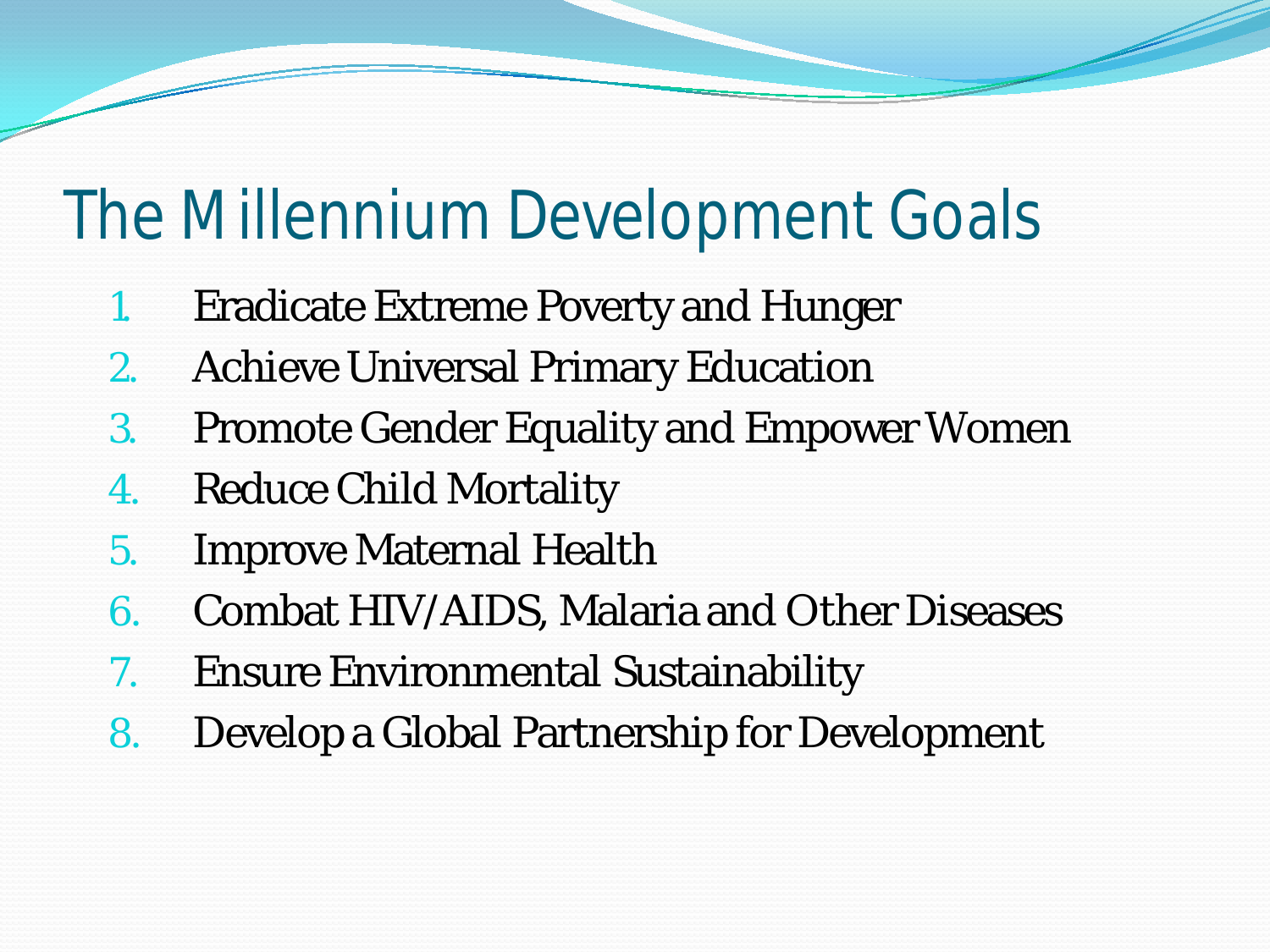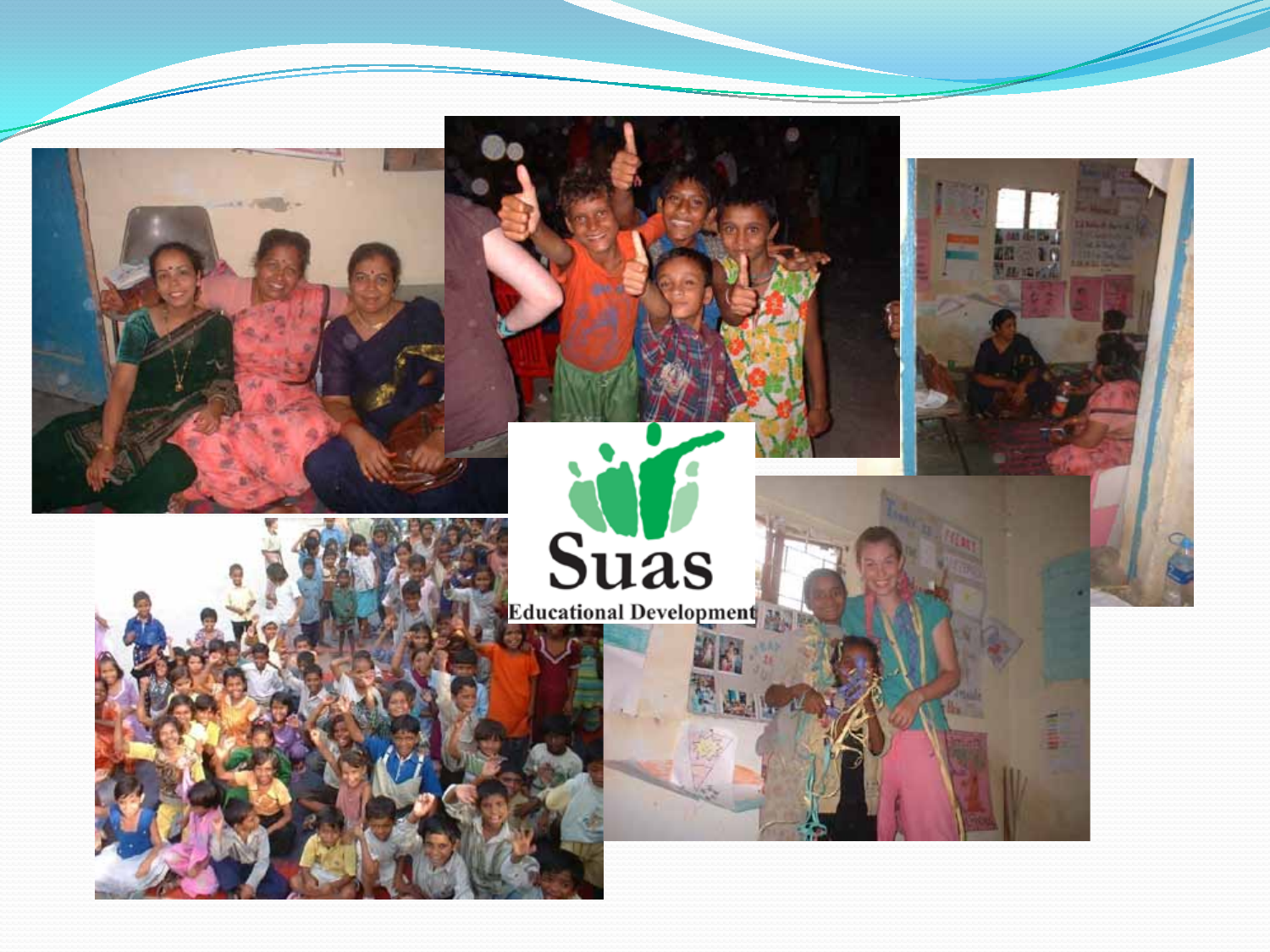

- Founded in 2002, Suas Educational Development is a Irish non-governmental organisation dedicated to supporting high quality education in targeted underresourced communities, with programmes in India, Ireland and Kenya.
- Suas Volunteer Programme Service learning programme which aims to
	- Support education overseas (service)
	- Inspire a network of young people to make a difference in the longer term (learning)
	- 120 young Irish volunteers work with partners in India and Kenya each Summer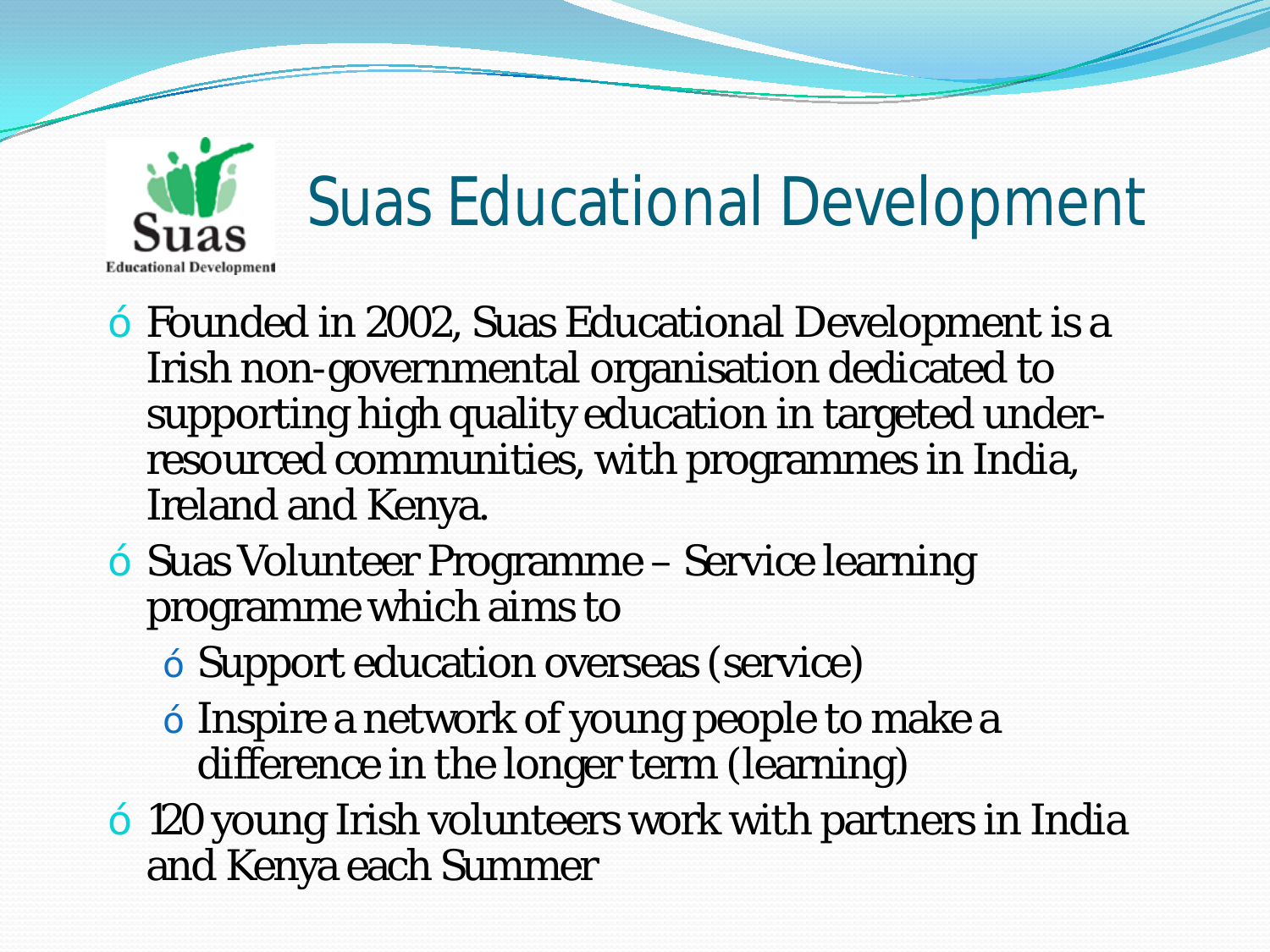

### I/O Psychology Challenges

- How do you attract and select effective individuals and teams to deliver the best possible service to partners in India and Kenya?
- What motivates volunteers to engage with this type of work?
- How do you measure the impact of the programme on the volunteers?
- How do you define, capture and replicate the strengths in Suas' leadership development model?
- How do you build a sustainable organisation and overcome issues such as high turnover, burnout, lack of experience in the structure?
-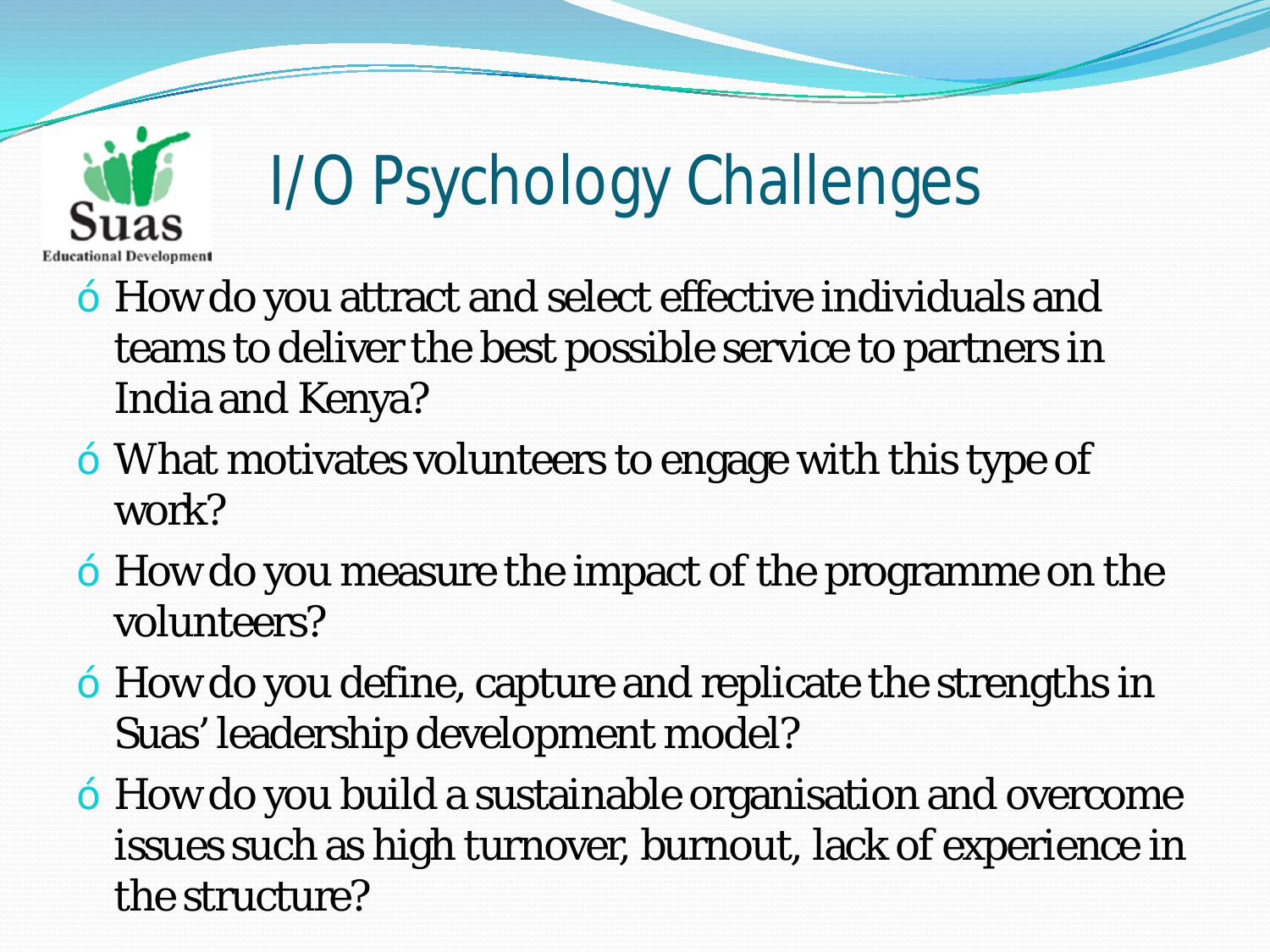

### Trinity International Development Initiative (TIDI)

- TCD Global Development Audit, 2008
	- 100+ staff members with an active research interest
- 70 research projects
- 40 courses with some development content
- TIDI's purpose is to maximise Trinity College Dublin's contribution to understanding and addressing the major global development challenges of our time through research, teaching and outreach activities
- TIDI is supported by the university and by the Irish government's Overseas Development Assistance Programme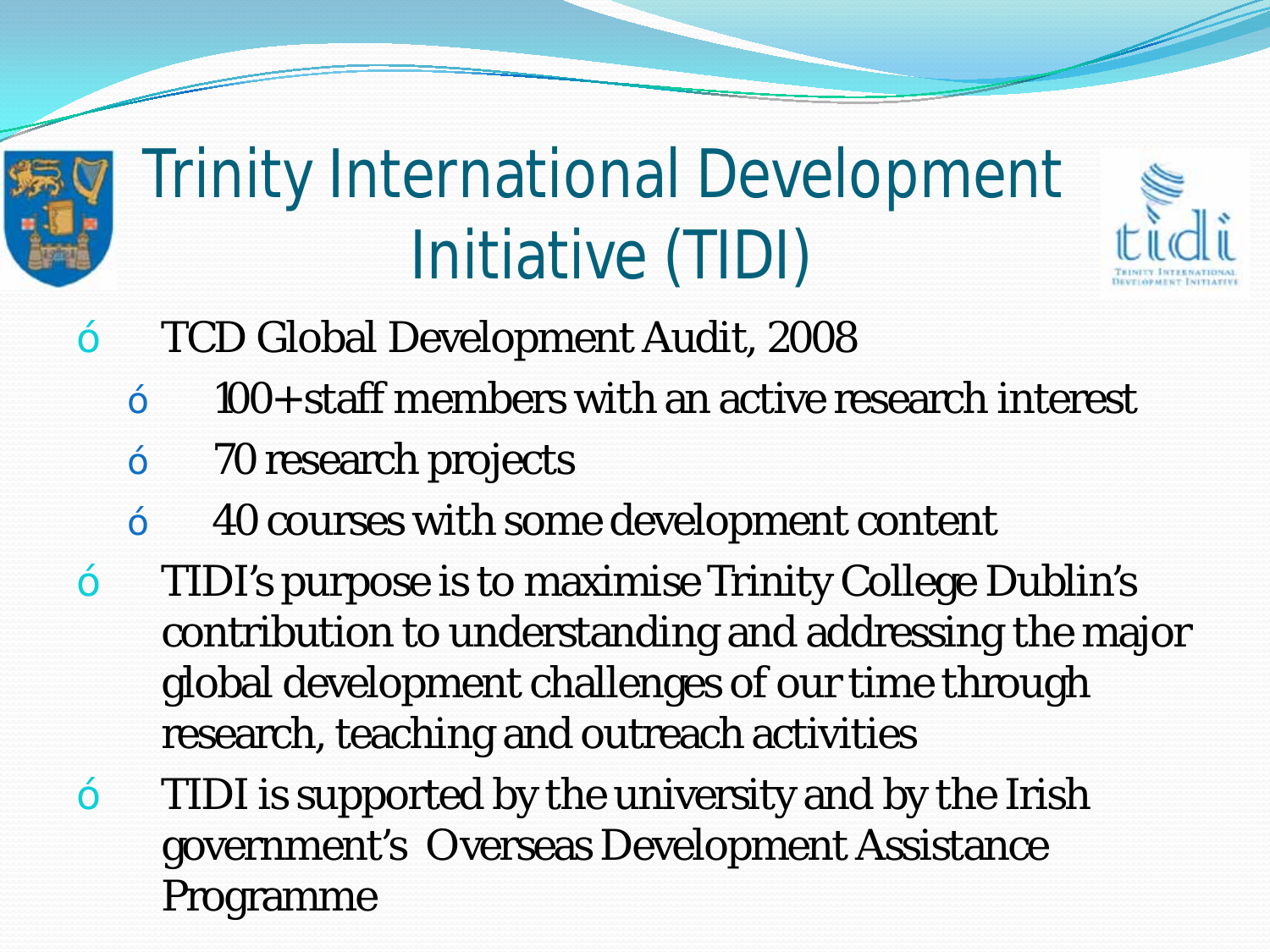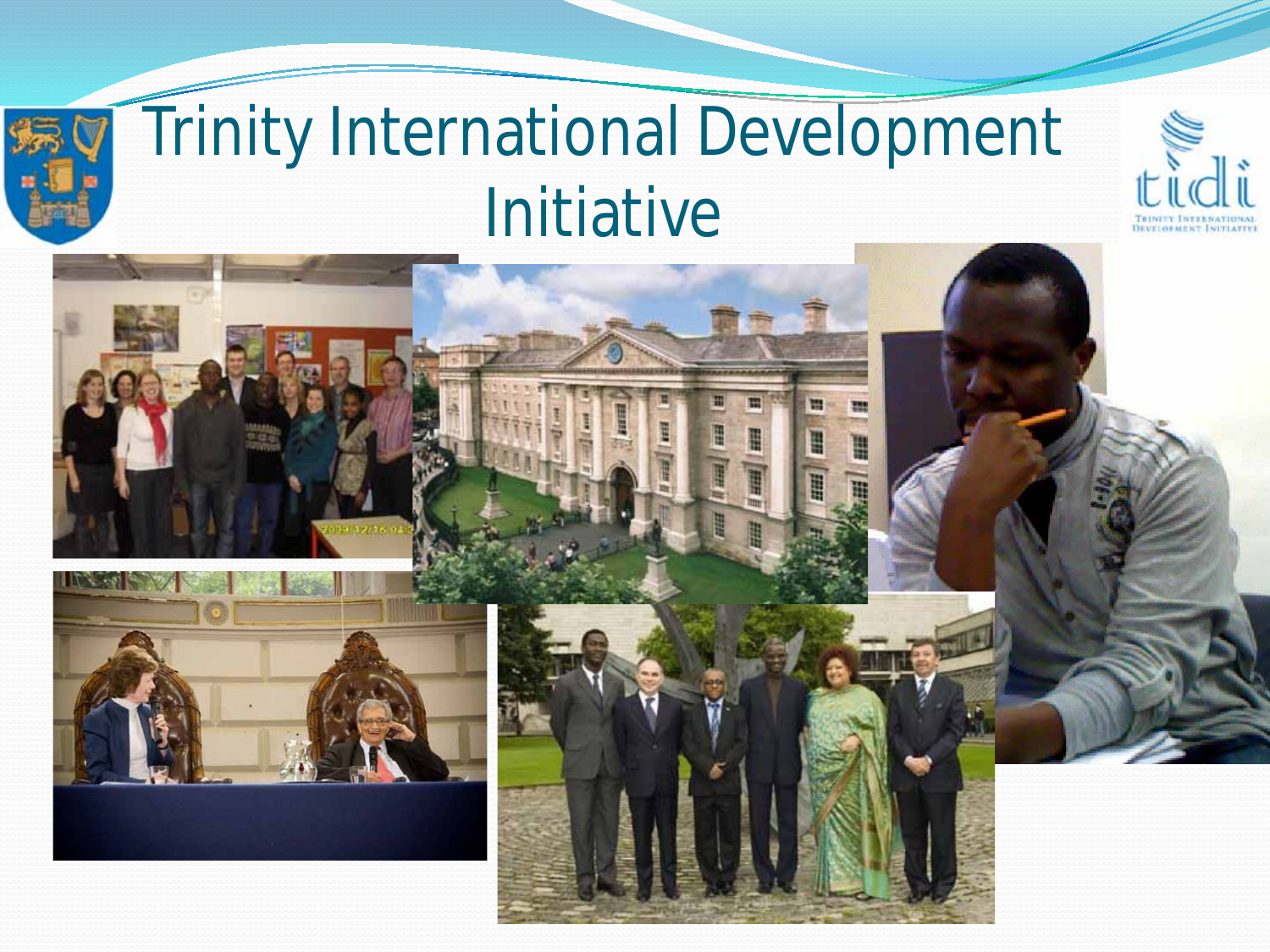

## I/O Psychology Challenges



- How do you build effective, equal partnerships between TCD and universities in developing countries?
- What motivates researchers and students to engage with global development? What kinds of structures and processes are required to encourage this engagement?
- How do you negotiate power relations, politics and ownership issues within the university and in dealing with external partners?
- How do you encourage collaboration across disciplines (rather than competition) among researchers?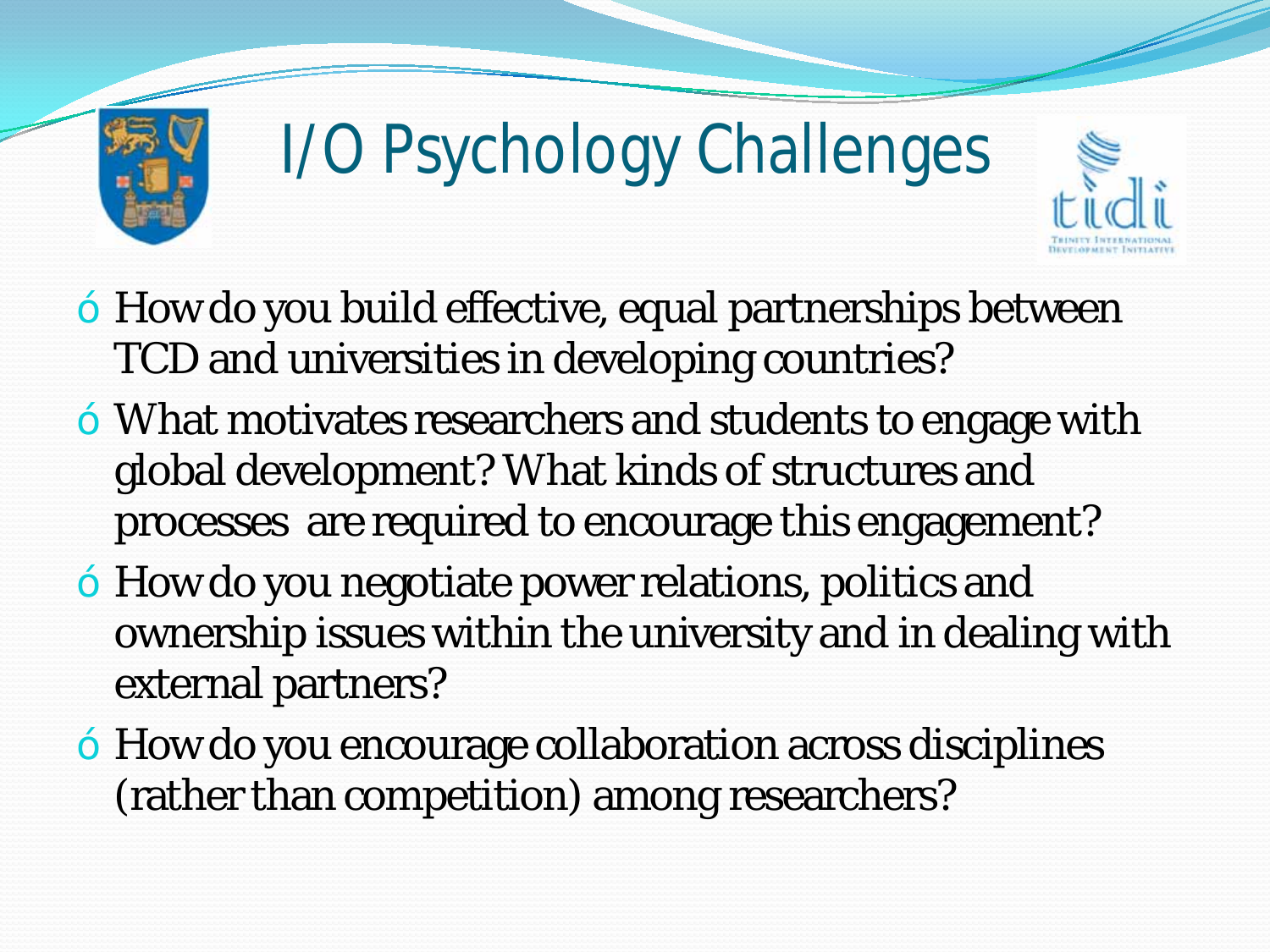### Why take on this type of work?

- There is a need for your skills
- Many challenges
- Opportunities to learn through research and practice
- Personally rewarding individual motivation to make a social contribution, interest in the bigger picture
- Work with like-minded peers
- Help improve understanding of the skills and expertise offered by I/O Psychologists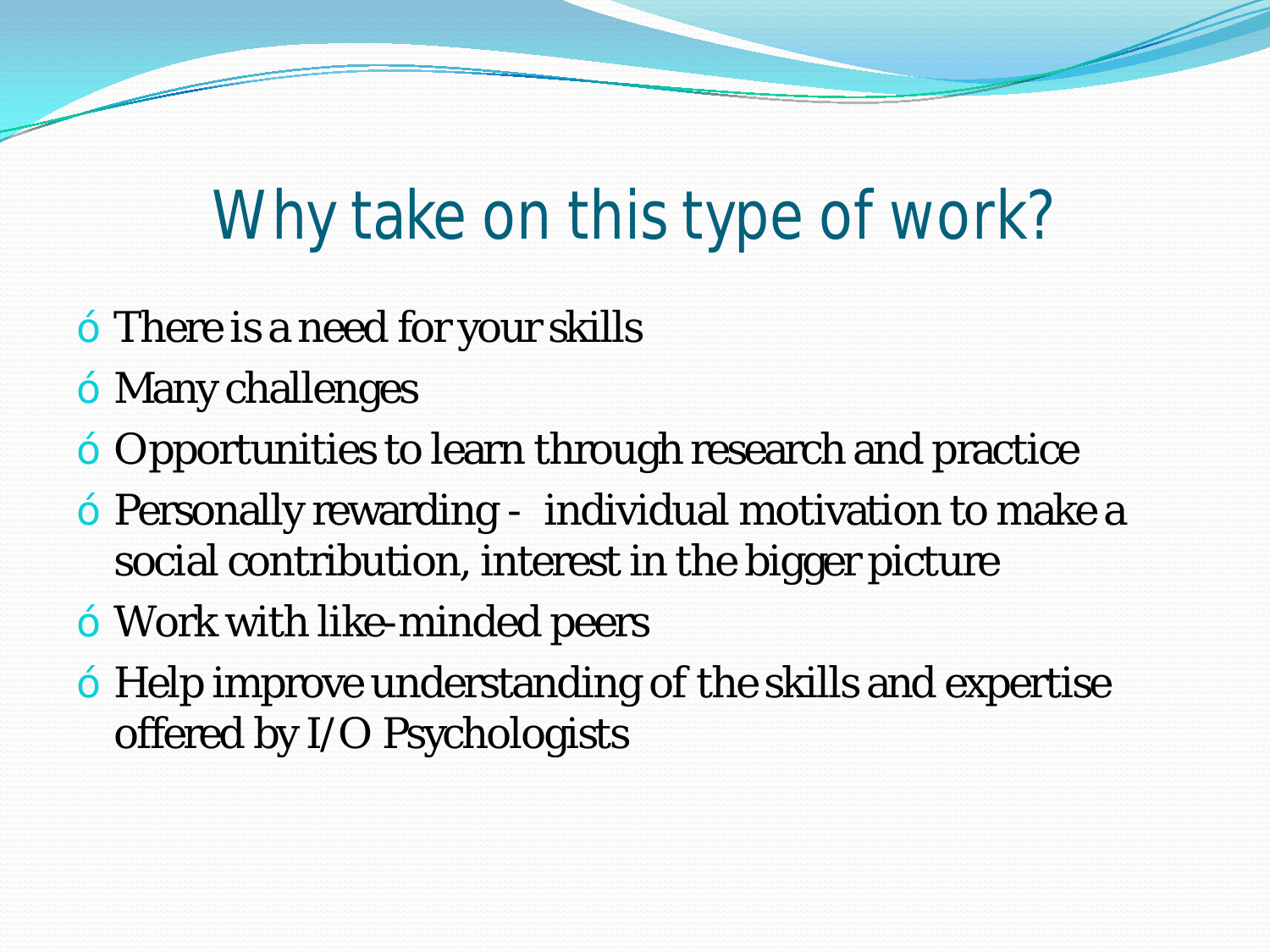"Capacity development starts from the principle that people are best empowered to **realize their full potential** when the means of development are sustainable – home-grown, long-term, and generated and managed collectively by those who stand to benefit."

*United Nations Development Programme (UNDP)*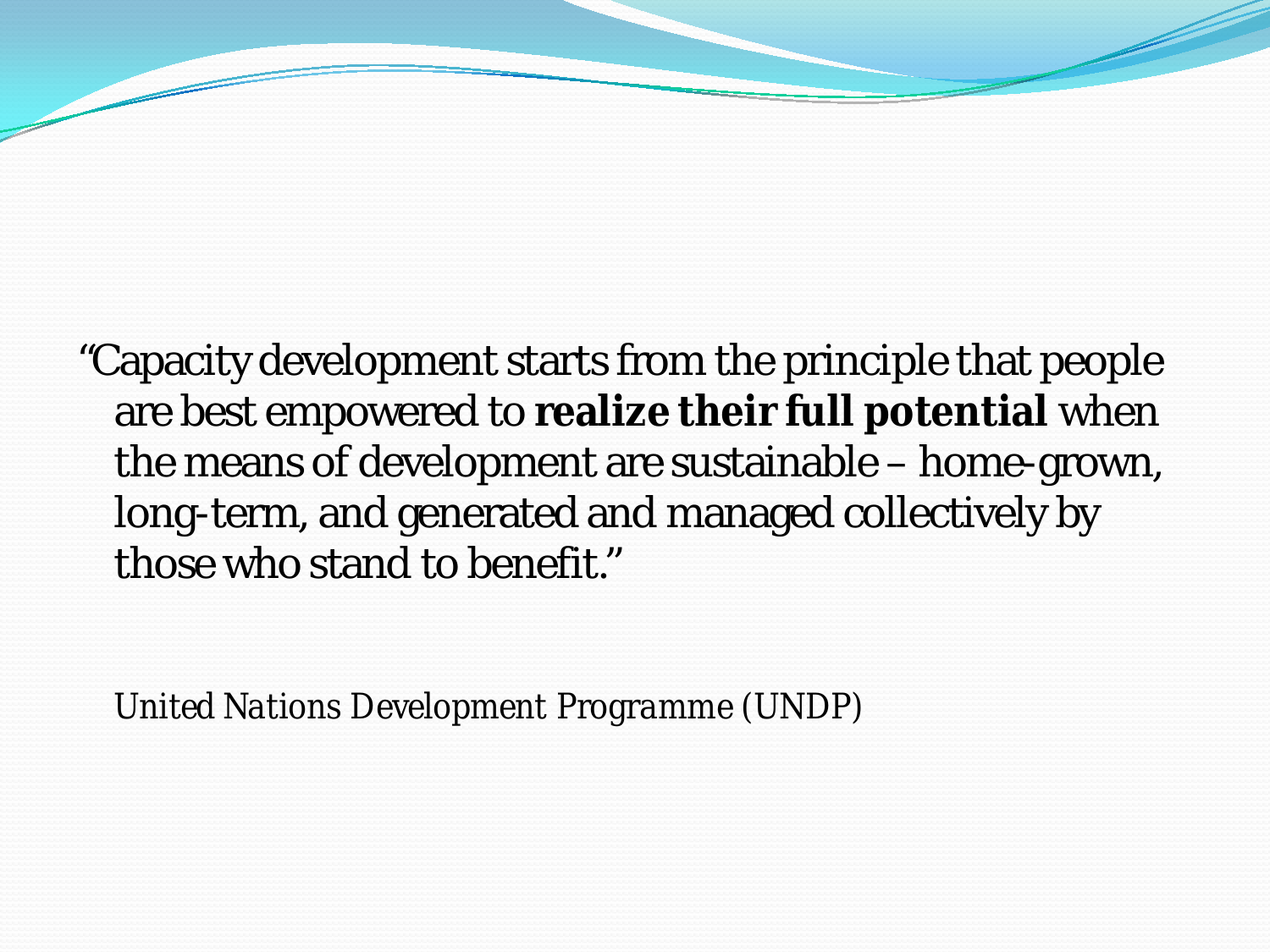### Acknowledgments

- **Higher Education Authority, Ireland**
- **Irish Aid**
- **Suas Educational Development**

Dr. Colman Farrell, C.E.O.

Suzanne Flood, Volunteer Programme Manager

Sadhbh Coyle, Partner Support Officer

— **Trinity College Dublin**

Prof. Malcolm MacLachlan, Centre for Global Health

Prof. Jane Grimson, Chair of the Trinity International Development Initiative





Department of Foreign Affairs An Roinn Gnóthaí Eachtracha





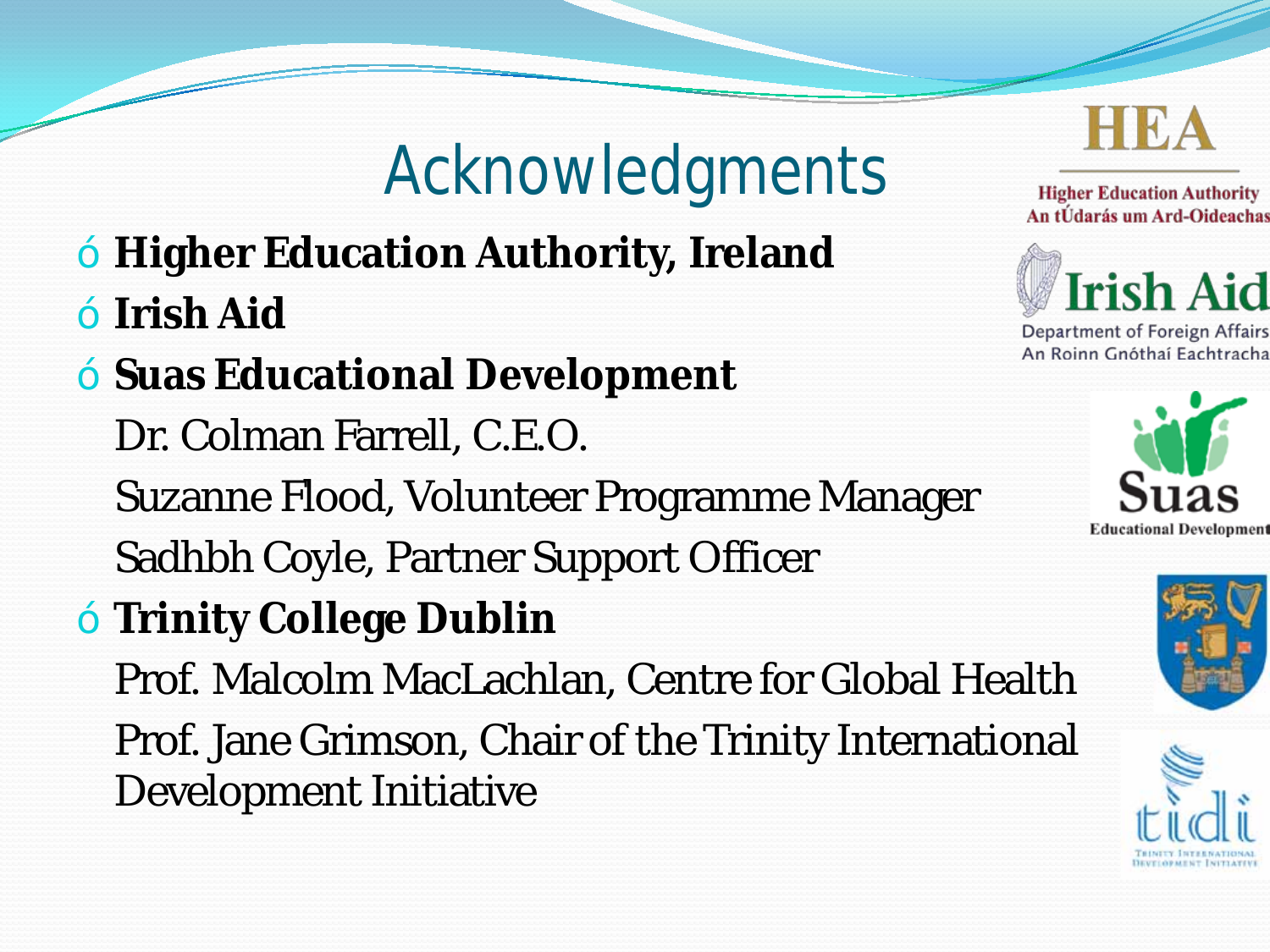#### References

- Arnold, J., Silvester, J., Patterson, F., Robertson, I., Cooper, C. & Burnes, B. (2005). Work Psychology: Understanding Human Behaviour in the Workplace (4<sup>th</sup> Ed.). Pearson Education Ltd: Essex, England.
- Suas Educational Development, http://www.suas.ie/
- The Millennium Development Goals, http://www.un.org/millenniumgoals/
- The Trinity International Development Initiative, http://www.tcd.ie/tidi/
- Trinity College Dublin, http://www.tcd.ie/
- The Universal Declaration of Human Rights, http://www.un.org/en/documents/udhr/
- The United Nations Development Programme, http://www.undp.org/